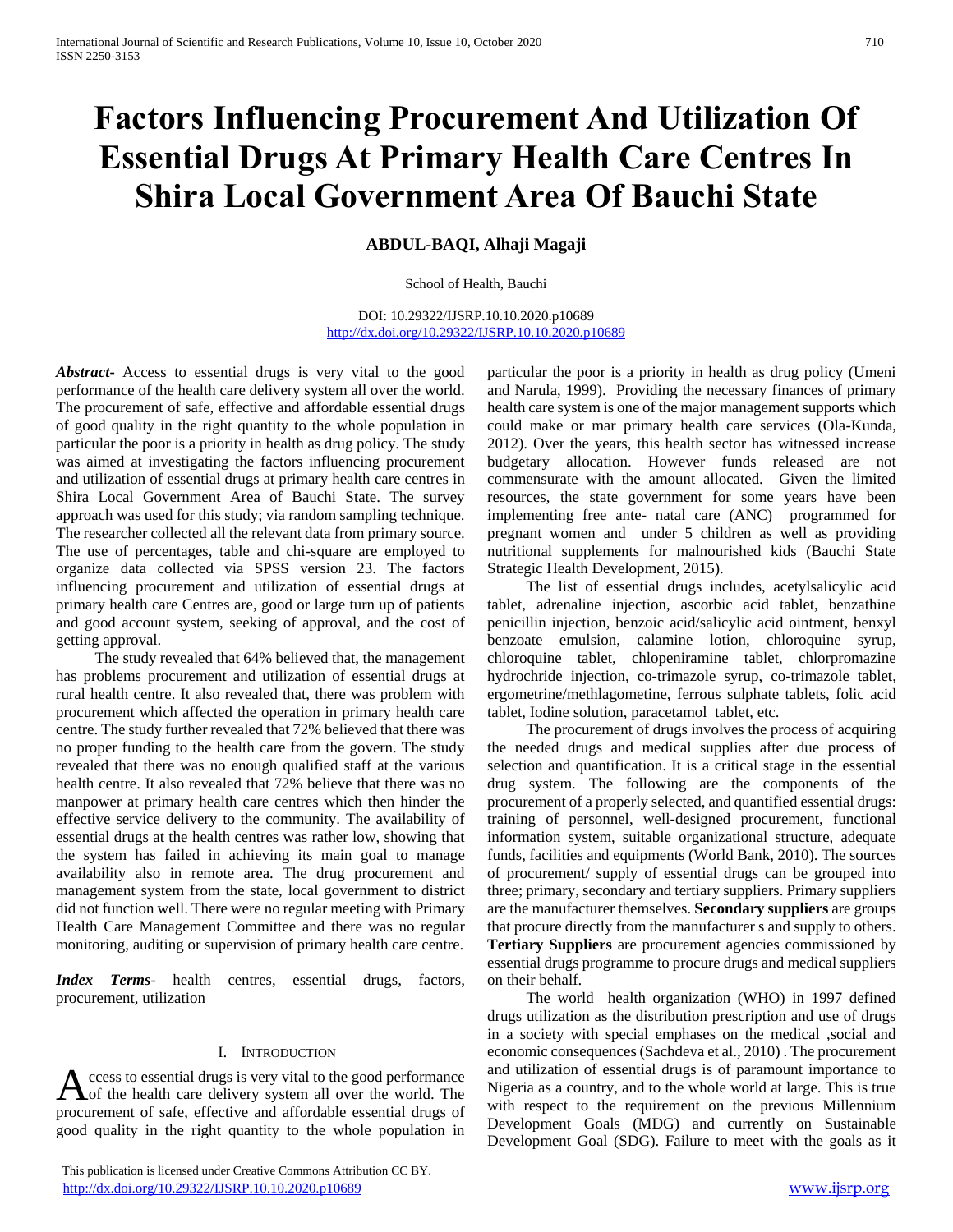affects the health sector, spells doom for the whole world, in particular with the present pandemic, Covid 19. Due to upsurge in the level of financial corruption in Nigeria, it is disheartening to observe that, most money allocated to procure essential drugs in health care centres, are diverted for personal use, or simply siphoned into private account. Consequently, the lack of essential drugs in primary health centres has led to increase in maternal mortality in particular. This is the bases upon which the present study on "factors influencing procurement and utilization of essential drugs at primary health care centres in Shira Local Government Area of Bauchi State' was conducted.

 Some scientists have identified the main factors facing the procurement of drugs to include, inadequate funding resulting in delay in paying the suppliers and poor quantification (Muhia et al., 2017). Chandani et al. (2012) also identified the following as the factors that affect essential drug procurement; the product availability, supply chain knowledge and capacity, availability of appropriate transportation, product availability and capacity among health supervisors. Kanda and Iravo (2015) reported that Procurement process, level of technology and extent of technology affects efficiency of medical supply of drugs in their health facility in Kenya. Muiruri & Mugambi (2017) further reported that untrained staff, inadequate and untimely disbursements of budgets allocated to the health facilities, no of suppliers and supplier stock factors. In a related study, Kgaruki et al. (2013) reported that lack of strong IS at Medical Store Department and Ministry of Health and Social Welfare to manage the organization, suppliers and clients needs; lack of compliance to the national ordering and deliveries guideline and procedures; inadequate funds; low capacity in implementing integrated logistic system; lack of national representative data during annual budgeting and forecasting of EMs requirements; and political interests in a study in Tanzania. Ahmad et al. (2019) reported the following factors influencing utilization of drugs in Kano state, availability of health care personnel, timely service delivery and accessibility of service with ease.

#### **Aim/Objectives**

 The aim of the study is to evaluate the factors influencing procurement and utilization of essential drugs at primary health care centres in Shira Local Government Area of Bauchi State.

#### **Study Area**

 The local government covers an area of 1202 square kilometers. It has six district namely, Shira, Disina, Tsafi, Beli, Andubun, Faggo, with 36 village heads. The local government has Yana as the administrative health – quarters. The geographical location of the area is quite interesting; it falls within the Sahel Savannah belt, and the climatic condition is typical of the harsh tropical desert climate. The local government shares the boundaries with Giade local government at the east, Darazo local government to the south, Gwaram local government in Jigawa State to the west, Jamaare and Katagum Local Government to the north and northwest respectively.

# **Study Population**

 According to the 2006 census, the local government has a projected population of 400,470. The people are dominantly farmers. There are to major rivers that pass through Shira local government. The rivers include river Dilimi in Jos Plateau State and Kari in Darazo local government area. In terms and social amenities, the local government headquarters and 20 other villages are connected with national grid.

#### **Research Design**

 The survey approach was used for this study; via random sampling technique.

# **Sources of Data/ Method of data**

 The researcher collected all the relevant data from primary source. The primary data consisted of data gathered by the researcher himself for the purpose of the study, through the use of questionnaire. The primary data was collected through the use of questionnaire administered to the primary health care centers staff (skilled).

#### **Method of Data Analysis**

 e use of percentages, table and chi-square are used to organize data collected via SPSS version 23.

#### II. RESULT

 The results were based on sixty one (61) retrieved questionnaires from the respondents. Level of significant was generally taken at 0.005.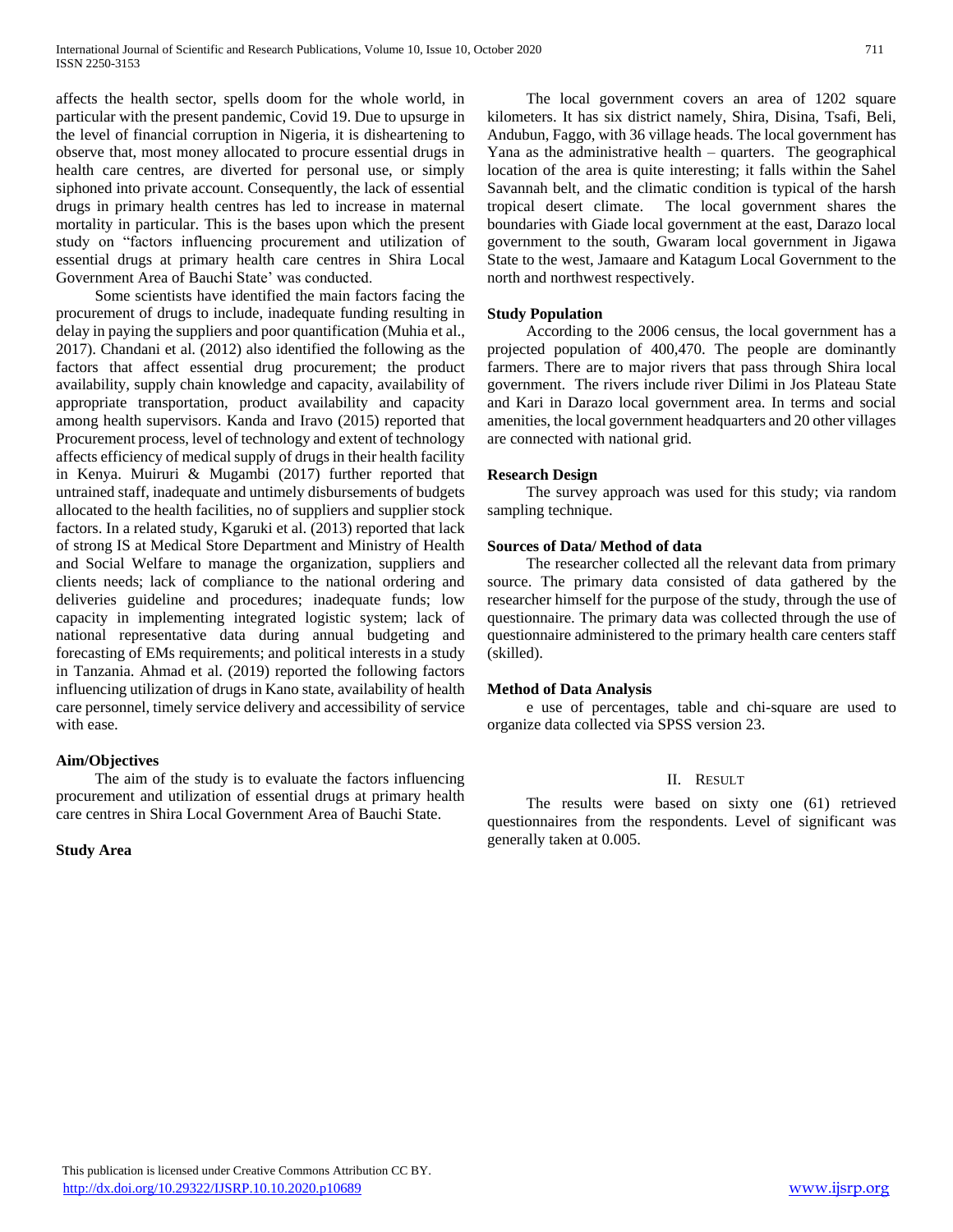

**Figure 1: Factors influencing procurement and utilization of essential drugs at primary health care centres in Shira Local Government Area of Bauchi State**

 The factors influencing procurement and utilization of essential drugs at primary health care Centres are presented in Figure 1. The result shows the mean scores for each factor. The acceptable mean score is  $1.5$  ( $2+1=3$  divided by  $2=1.5$ ). Hence, the factors that influencing procurement and utilization of essential drugs are: good or large turn up of patients and good account system (1.93); seeking of approval (mean score= 1.84) and the cost of getting approval (1.56).

# **Table 1: Is procurement a major problem to the effective operation in primary health care center?**

| Option       | <b>Respondent</b><br>frequency | % of Response |
|--------------|--------------------------------|---------------|
| Yes          |                                | 70            |
| No           | 18                             | 30            |
| <b>Total</b> |                                | 100           |

 Based on the data collection 70% representing forty three (43) respondents agreed that procurement a major problem to the effective operation in primary health care center, while 30% representing eighteen respondents said no .This probably suggest that there was problem in procurement.

# **Table 2: The provision of enough funds to the health care department for drugs procurement by state / LG**

| Option          | <b>Respondent</b> | % of Response |
|-----------------|-------------------|---------------|
|                 | frequency         |               |
| Strongly agreed | 15                | 25            |
| Agreed          |                   |               |
| Not agreed      | 44                | 72            |
| <b>Total</b>    |                   | 100           |

 From the above data, 25% representing fifteen (15) respondents strongly agreed that the State/ L.G. provides enough funds for the procurement of essential drugs, 3% representing two respondents simply agreed, while 72% representing forty four (44) respondents were not in agreement to this claim.

#### **Table 3: The utilization of the funds provided by the government appropriately by the management of primary health care department**

| Option | <b>Respondent frequency</b> | % of Response |
|--------|-----------------------------|---------------|
| Yes    | റ                           |               |
| NO     | つつ                          |               |
| Total  | 61                          | 100           |

 Table 3 shows that 46%, representing twenty eight (28) respondents agreed that funds provided are appropriately utilized, while 54% representing thirty three respondents did not agree.

#### III. DISCUSSION AND CONCLUSSION

 The study revealed that 64% believed that, the management has problems procurement and utilization of essential drugs at rural health centre. It also revealed that, there was problem with procurement which affected the operation in primary health care centre. The study further revealed that 72% believed that there was no proper funding to the health care from the govern. The study revealed that there was no enough qualified staff at the various health centre. It also revealed that 72% beleive that there was no manpower at primary health care centres which then hinder the effective service delivery to the community.

 Financial regulation was revised in (1999) requires accounting officer of a ministry or extra ministerial; department to establish internal audit /medical audit to conduct a complete and